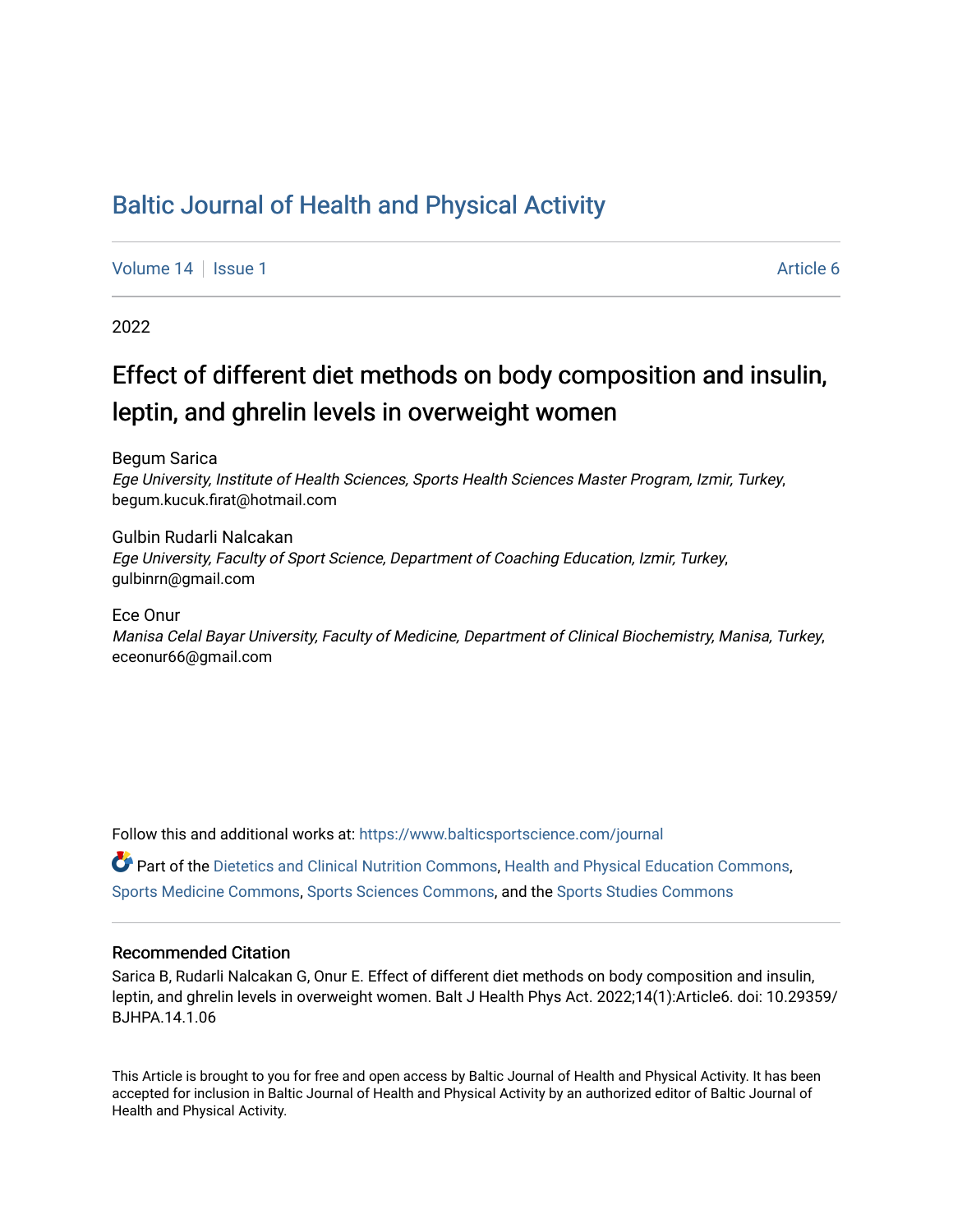

# *Article* **Effect of different diet methods on body composition and insulin, leptin, and ghrelin levels in overweight women**

**Begum SARICA1, Gulbin RUDARLI NALCAKAN2 \*, Ece ONUR3**

- <sup>1</sup> Ege University, Institute of Health Sciences, Sports Health Sciences Master Program, Izmir, Turkey
- <sup>2</sup> Ege University, Faculty of Sports Sciences, Coaching Education Department, Izmir, Turkey; ORCI[D 0000-0001-8914-7479](https://orcid.org/0000-0001-8914-7479)
- <sup>3</sup> Manisa Celal Bayar University, Faculty of Medicine, Department of Clinical Biochemistry, Manisa, Turkey
- **\*** Correspondence: Gulbin Rudarli Nalcakan, Ege University, Faculty of Sports Sciences, Coaching Education Department, Bornova, Izmir, Turkey 35040. Phone: +90 232 3425714, e-mail: gulbinrn@gmail.com

**Abstract:** Introduction. This study aims to compare the effects of similar calorie-restricted intermittent overnight fasting diet (OFD) and frequent-meal diet (FMD) on body composition and insulin, leptin, and ghrelin levels in overweight women. Materials and Methods: While the FMD was administered as six mealtimes, the OFD was administered as five mealtimes and at least 12 hours overnight fasting for four weeks. Some parameters regarding the metabolic rate and fat metabolism (glucose, insulin, HOMA-IR, leptin, ghrelin levels), body composition, resting metabolic rate, and physical activity level were measured before and after the diet. Results: There was no significant difference in the resting metabolic rate (kcal) and fat-carbohydrate oxidation (g/min), while diet programs showed a similar significant improvement in body composition in both groups (*p* < 0.05). The glucose and insulin levels in OFD and the insulin level and the insulin resistance index in FMD significantly decreased (*p* < 0.05). There were significant differences in the leptin (-37%) and ghrelin (5.8%) levels in FMD, but only a significant decrease in the leptin level (-49%) was observed in OFD. Conclusions: After a 4-week same calorie-restricted FMD with six meals and OFD with a 12 hour-overnight fasting, similar improvements in the body composition and the insulin, leptin, and ghrelin levels have been achieved.

**Keywords:** fat tissue, frequent meals, intermittent feeding, obesity, overnight fasting.

## **1. Introduction**

Overfeeding leads to excessive fatness and obesity, and an increase in the body mass index (BMI) used as an indicator of obesity is associated with cardiovascular diseases, diabetes, and many types of cancer. Observational evidence indicates that weight loss with energy restriction reduces a risks of a disease [1]. It is claimed that the development of obesity, a universal problem, can be reduced by changes in lifestyle and dietary habits. While the amount and frequency of the meal are considered as the primary nutritional approach to energy restriction [2], intermittent energy restriction or intermittent fasting methods is an alternative approach that has recently attracted more attention.

The general opinion is that there is an inverse relationship between the number of consumed meals and the body weight, thus a smaller but frequent feeding can help prevent obesity [3]. It is assumed that this inverse relationship is related to eating frequency, which increases appetite control and digestive tract peptides. However, previous studies that compared the frequent (three meals and three snacks) and the intermittent (only three meals) diet methods revealed that participants have similar improvements in the body mass, both fat and lean body mass [4]. Beside food type and amount, frequent feeding has been shown to play a decisive role in fasting serum lipid levels and insulin secretion change [5].

**Citation:** Sarica B, Rudarli Nalcakan G, Onur E. Effect of different diet methods on body composition and insulin, leptin, and ghrelin levels in overweight women. Balt J Health Phys Act. 2022;14(1):Article6. https://doi.org/10.29359/BJHPA.14.1.06

Academic Editor:

Agnieszka Maciejewska-Skrendo

Received: October 2020 Accepted: September 2021 Published: March 2022

**Publisher's Note:** BJHPA stays neutral with regard to jurisdictional claims in published maps and institutional affiliations.



**Copyright:** © 2022 by Gdansk University of Physical Education and Sport.

Submitted for possible open access publication under the terms and conditions of the Creative Commons Attribution (CC-BY-NC-ND) license (https://creativecommons.org/licenses/  $by/4.0/$ ).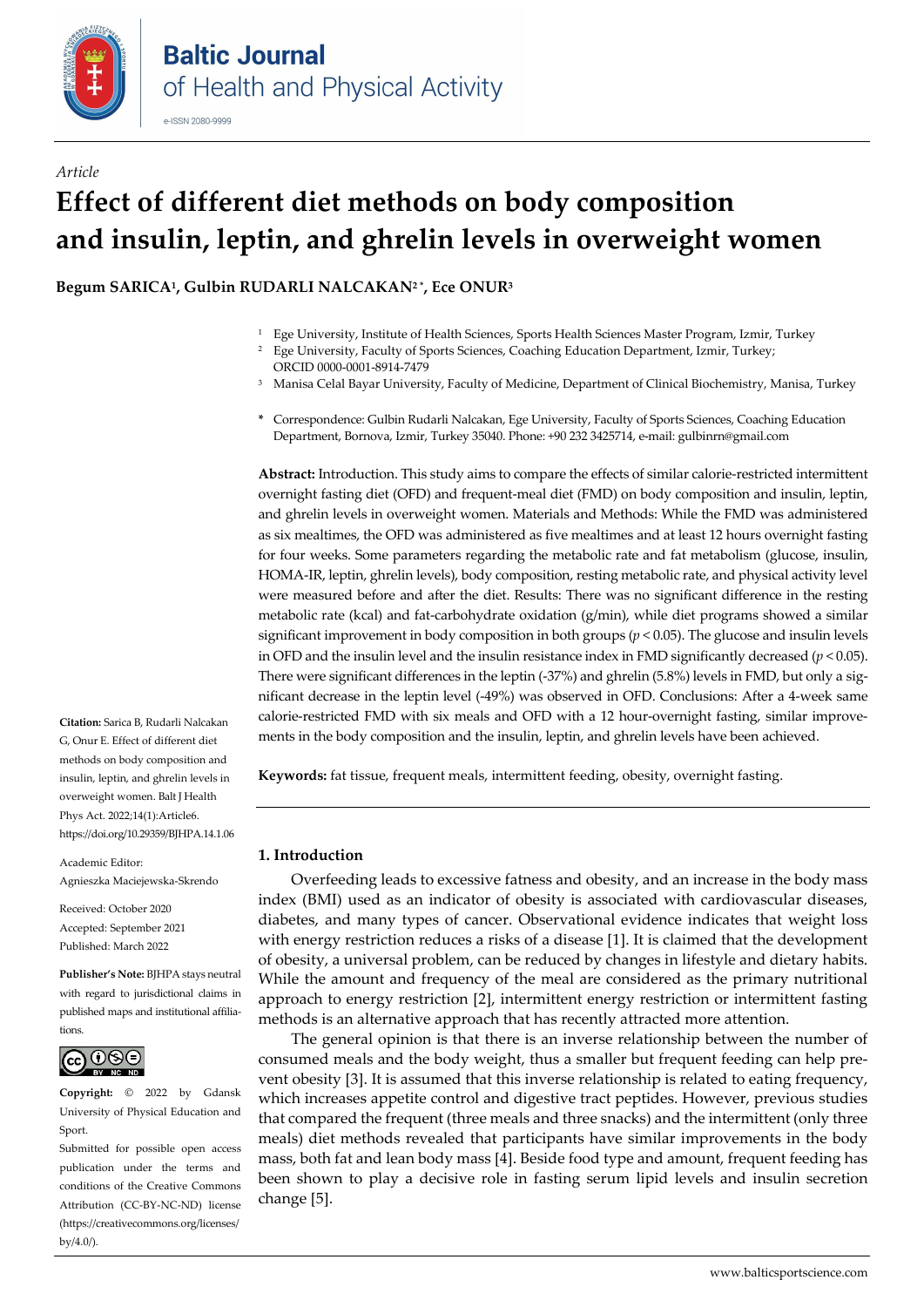In contrast, hypotheses argued that decreasing the frequency of eating with intermittent fasting favorably regulates gene expression that allows cells to cope with severe stress [6]. Intermittent fasting with energy restriction has been reported to have positive effects on growth factors with signal transmission, the release of neurotransmitters and gene expression, and it may help increase insulin sensitivity, reduce blood pressure and oxidative stress, and improve fat metabolism [2]. Intermittent fasting practice may occur during the day every other day, as well as it can be provided as 12–14 hour fasting at night [7].

Appetite and energy intake are physiologically regulated by the neuroendocrine system, which involves complex interactions between central and peripheral mediated pathways. Appetite regulating hormones contain episodic bowel signals that are sensitive to short-term stimulation in nutritional behavior, control hunger and saturation relative to eating (for example, acylated ghrelin), and tonic hormonal signals regulate energy balance and long-term changes in body fat (for example, insulin and leptin). An increased insulin level with increased body weight causes adipose cell hypertrophy, and, despite the increase in insulin requirement, the decrease in the number of receptors leads to insulin resistance [8]. Leptin and ghrelin work together as antagonists in the organism, and there is a negative correlation between the serum leptin level and the ghrelin level [9].

Due to a limited number of scholarly works, it is not precisely known if a frequentmeal or intermittent overnight fasting diet, both with similar calorie restrictions (-20%), is more effective in fighting obesity. The purpose of this study is to compare the effects of similar calorie-restricted intermittent overnight fasting diet with the frequent-meal diet to understand their influence on the body composition and the insulin, leptin and ghrelin levels in overweight women.

#### **2. Materials and Methods**

#### *2.1. Participants*

The research has an experimental, semi-controlled study design that includes quantitative and repeated measurements. The inclusion criteria of the participants were as follows: female, aged between 35–55, BMI > 25 kg/m<sup>2</sup>, not having any health problems that would prevent the application of the diet methods, having healthy ranges of hormone levels, especially the ones that are known to affect the metabolic rate [thyroid stimulating hormone (TSH), free thyroxine (T4) and free triiodothyronine (T3)], being sedentary or lightly active for three months before the start date of the study (i.e., <3 h/week), not using alcohol, having a stable weight for three months before the start date of the study (i.e., <5 kg weight loss or gain), having a regular menstrual cycle, and having follicle-stimulating hormone (FSH), luteinizing hormone (LH), estradiol and progesterone within the reference ranges.

The exclusion criteria for the study were failure to adapt to the protocol included in tests and measurements, and the presence of special conditions (e.g., drug use, breaking the diet) that would prevent participation in the study and challenges from complying with the diet (e.g., severe injury/disease). Initially, 49 people who meet the sought criteria were willing to participate in the study after hearing about it from an advertisement. 46 of them accepted to participate in the study after completing the preliminary questionnaire. Consequently, the study was completed with 30 people due to exclusion criteria. The groups were determined based on the participants' ability to maintain the diet.

This study was approved by a local medical research ethics committee (no: 70198063- 050.06.04) and was undertaken in compliance with the Helsinki Declaration.

## *2.2. Study Design*

Before and after the 4-week diet period, participants' height, body weight, body composition and basal metabolic rate were measured. Additionally, their daily energy expenditure and the substrate oxidation rate were calculated. Markers associated with the criteria and aims of the study were evaluated from the venous blood samples. The content of the diet was private.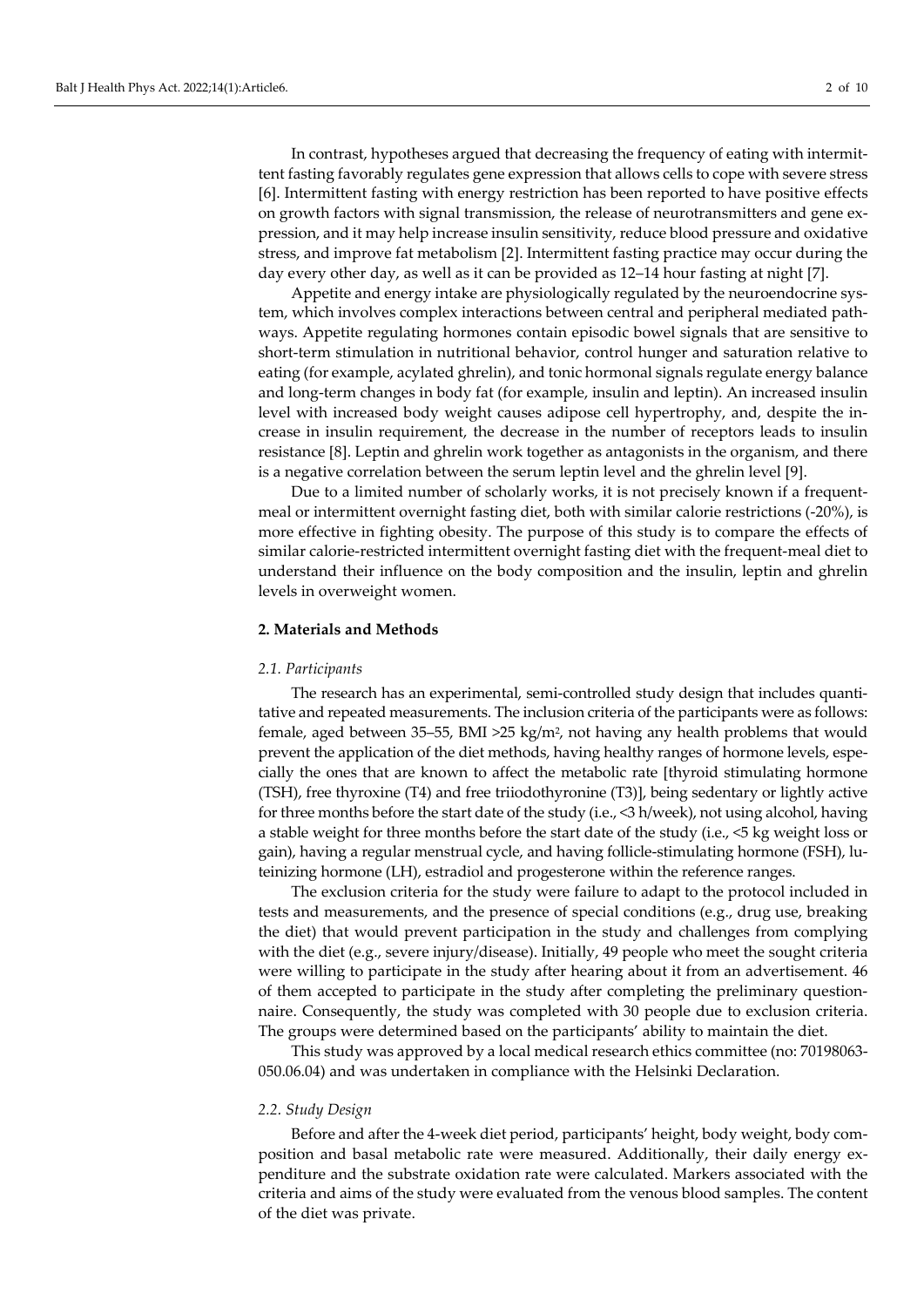#### *2.3. Anthropometric and body composition measurements*

Height and body weight were measured with minimal clothing (Seca 767, Hamburg, Germany) using standard methods. Body composition was measured on a body analysis device (Tanita MC 780MA, USA) which operates with the bioelectric impedance method. Body fat amount (kg and %), right-left arm and leg fat amount (%), lean body mass (kg and %), and body fluid amount (kg and %) was measured. Each measurement was repeated twice consecutively; the intra-class correlation coefficient was calculated as 98%. For these measurements, participants were asked to come to the laboratory in the morning right after night fasting and to avoid physical activity and caffeine consumption the day before.

#### 2.3.1. Blood Analysis

Venous blood samples were drawn in the morning (between 09.00 and10.00 a.m.) by a nurse, while the participant was sitting. One sample was collected with a 4 mL purple cap with EDTA and the other one with a 9 mL red cap flat tube. Following a 20-min rest period, at room temperature, tubes were centrifuged at 2000 g for 15-min (Nüve NF 200, Ankara, Turkey), and the serum was separated. Serum sample analyses were conducted on the same day.

To get information about the individuals' general health and metabolic status, before starting the diet program serum hemogram (WBC, RBC, PLT), ferritin, iron, hemoglobin, blood lipids (triglyceride, total cholesterol, HDL-K), serum TSH, T4 and T3, vitamin B12, serum 25 (OH) vitamin D were evaluated. LDL-K levels were calculated according to the Friedewald formula (LDL-K = total cholesterol – triglyceride / 5 - HDL-K).

The markers in the research hypothesis were investigated twice. Fasting blood glucose, serum leptin, ghrelin (using the commercial kit with enzyme-linked immunosorbent assay (ELISA) method) and plasma insulin (microparticle enzyme immunoassay method (Axsym Abbott Diagnostics Division)) levels were analyzed at the beginning and end of the diet program. Insulin resistance (HOMA-IR = fasting glucose (mmol / l) x fasting insulin (mU / l) / 22.5) was calculated.

2.3.2. Resting Metabolic Rate Measurement, Daily Energy Requirement, and Metabolic Measurement Calculations

The resting metabolic rate was measured with the help of a gas analyzer (Innocor Inno500, Odense, Denmark) after the participants rested for 15-min in the supine position. VO2 and VCO2 respiratory values were recorded from the inhaled air by employing the breath-by-breath method, and RER was calculated accordingly. The rate of carbohydrate (CHO) and fat oxidation were determined with formulas along with the average of the last 5-min data [10]. In addition to the measured basal metabolic rate (kcal) value of the participants, daily energy requirements were calculated individually using the physical activity factor.

#### 2.3.3. Diet applications

In diets created with 20% restriction of daily energy need, 50–60% of the energy is formed from CHO, 10–15% from proteins, 25–30% from fats, and the content was arranged to take into account the participants' wishes. The overnight fasting diet group (OFD) did at least 12 hours of night fasting (dinner at 7 p.m. and not eating anything until breakfast) and had three meals and two snacks a day, while the frequent meal diet group (FMD) had three meals and three snacks a day, and were allowed to have dinner at the desired time and then have a snack.

A social network was established with the participants over the phone, and continuous communication was carried out for a month. The necessary motivation was provided, and their compliance with diets was checked precisely.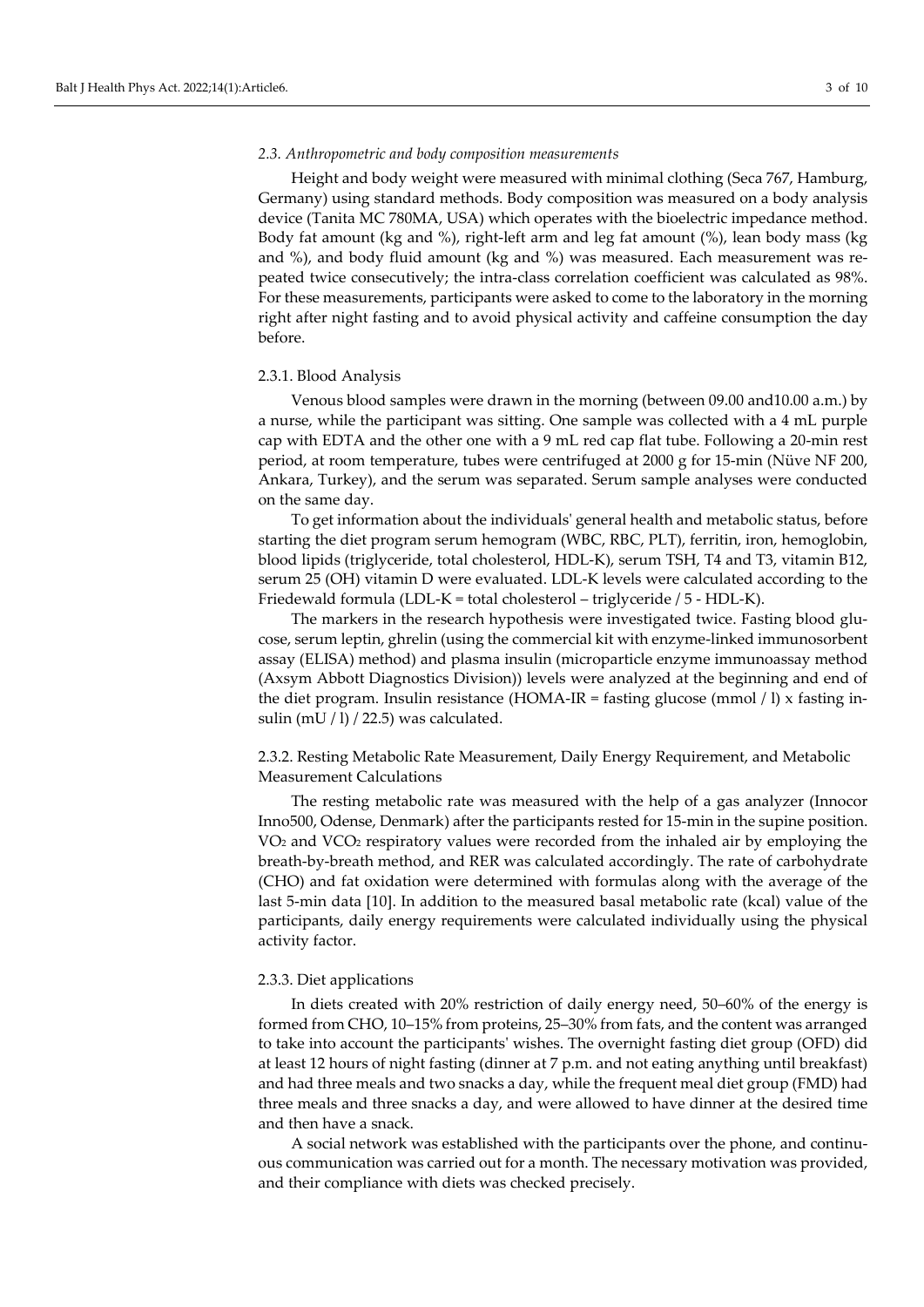### 2.3.4. Determination of physical activity levels

International Physical Activity Inventory (IPAQ), which was adapted to Turkish, was applied to the participants twice, at the beginning and at the end of the diet program, and they were warned not to change their physical activity habits during the study [11].

#### *2.4. Statistical analysis*

Statistical analyses were performed using IBM Statistical Package for Social Science (SPSS) for Windows, Version 25.0. (IBM Corp., Armonk, NY, USA). Descriptive statistics were reported as the mean  $\pm$  SD. After the normality test (Shapiro-Wilk), the pre- and posttest comparison of the groups was done with the Paired Sample t-Test or the Wilcoxon Signed Ranks Test. Inter-group differences of the data were analyzed by the Independent Samples T-Test or the Mann Whitney U Test. Data not showing normal distribution are marked in tables with the ¥ sign. The Spearman Rho Correlation Coefficient test was used for correlation analysis between parameters. The effect size of the difference in the data with normal distribution was evaluated using the classification of Cohen *d* (< 0.2 trivial, 0.2 ≤ *d* < 0.5 small, 0.5 ≤ *d* < 0.8 moderate, *d* ≥ 0.8 large effect size). *p* ≤ 0.05 was accepted as the level of statistical significance..

## **3. Results**

When the groups were compared in terms of body composition parameters before (1) and after (2) the diet period, statistical improvement was found in all parameters except lean mass (kg) and body water (kg) in both groups, and fat amount  $\%$ ), right and left arm fat (%) and left leg fat (%) results only in FMD (Table 1). When the two groups were compared within themselves, there was no significant difference between the groups  $(p > 0.05)$ .

| Body composition           |                | <b>OFD</b>        | % diffr | <b>FMD</b>          | % diffr  | % diffr  | d value  |  |
|----------------------------|----------------|-------------------|---------|---------------------|----------|----------|----------|--|
|                            |                | (n=15)            | p value | $(n=15)$            | p value  | p value* |          |  |
|                            | 1              | $84.0 \pm 13.6$   | $-%2.3$ | 90.7 ±14.1 $*$      | $-%2.5$  | 0.198    |          |  |
| Body mass (kg)             | $\overline{2}$ | $82.1 \pm 13.3$   | 0.000   | $88.5 \pm 13.8$     | 0.003    | 0.205    | $-0.472$ |  |
| BMI $(kg/m2)$              | 1              | $32.6 \pm 5.43$   | $-%2.2$ | $34.9 \pm 5.17$     | $-%2.7$  | 0.256    | $-0.433$ |  |
|                            | $\overline{2}$ | $31.9 \pm 5.29$   | 0.000   | $34.0 \pm 5.13$     | 0.000    | 0.266    | $-0.403$ |  |
| Fat mass (kg)              | 1              | $33.8 \pm 8.46$   | $-%4.0$ | $36.9 \pm 11.1$ $*$ | $-%7.0$  | 0.476    |          |  |
|                            | $\overline{2}$ | $32.5 \pm 7.97$   | 0.000   | $34.5 \pm 10.3$ ¥   | 0.005    | 0.696    |          |  |
| Fat ratio (%)              | 1              | $38.9 \pm 5.23^*$ | $-%1.0$ | $39.9 \pm 5.54$     | $-%3.0$  | 0.982    |          |  |
|                            | $\overline{2}$ | $38.5 \pm 3.11$   | 0.001   | $38.9 \pm 5.23$     | 0.108    | 0.821    | $-0.092$ |  |
| Right arm fat ratio        | 1              | $45.5 \pm 5.94$   | $-%1.8$ | $47.5 \pm 6.84$     | $-%1.9$  | 0.415    | $-0.312$ |  |
| (%)                        | $\overline{2}$ | $44.7 \pm 5.93$   | 0.001   | $46.6 \pm 6.15$     | 0.369    | 0.418    | $-0.314$ |  |
| Left arm fat ratio<br>(%)  | $\mathbf{1}$   | $46.5 \pm 5.90$   | $-%2.4$ | $45.5 \pm 7.43$     | %2.4     | 0.705    | 0.149    |  |
|                            | $\overline{2}$ | $45.4 \pm 5.81$   | 0.000   | $46.6 \pm 6.57$     | 0.659    | 0.630    | $-0.193$ |  |
| Right leg fat ratio<br>(%) | 1              | $44.7 \pm 4.46$   | $-81.1$ | $45.6 \pm 4.19$     | $-%1.6$  | 0.572    | $-0.207$ |  |
|                            | $\overline{2}$ | 44.2 ± 3.75       | 0.000   | $44.9 \pm 4.22$     | 0.049    | 0.664    | $-0.175$ |  |
| Left leg fat ratio         | 1              | 44.7 ± 4.46       | $-%0.9$ | $45.4 \pm 4.24$     | $-%1.8$  | 0.658    | $-0.160$ |  |
| $(\%)$                     | $\overline{2}$ | $44.3 \pm 3.77$   | 0.000   | $44.6 \pm 4.39$     | 0.072    | 0.823    | $-0.073$ |  |
| Fat free mass(kg)          | 1              | $48.2 \pm 5.29$   | %0.4    | $50.8 \pm 4.02$     | $-961.4$ | 0.156    | $-0.553$ |  |
|                            | $\overline{2}$ | $48.4 \pm 5.40$   | 0.766   | $50.1 \pm 3.66$     | 0.587    | 0.307    | $-0.368$ |  |
| Fat free mass (%)          | 1              | $57.4 \pm 3.27$   | %1.7    | $56.9 \pm 5.11$     | %1.7     | 0.734    | 0.116    |  |
|                            | $\overline{2}$ | $58.4 \pm 2.95$   | 0.000   | $57.9 \pm 4.99$     | 0.032    | 0.725    | 0.121    |  |
| Body fluid (kg)            | 1              | $36.0 \pm 4.36$   | %1.1    | $38.2 \pm 3.03$     | $-%1.3$  | 0.124    | $-0.585$ |  |
|                            | $\mathfrak{p}$ | $36.4 \pm 4.06$   | 0.528   | $37.7 \pm 2.63$     | 0.414    | 0.319    | $-0.380$ |  |
| Body fluid (%) Body        | $\mathbf{1}$   | $42.8 \pm 2.86$   | %2.7    | $42.8 \pm 3.84$     | %1.1     | 0.987    | 0.000    |  |
| mass (kg)                  | $\overline{2}$ | $44.0 \pm 2.27$   | 0.019   | $43.7 \pm 3.67$     | 0.030    | 0.830    | 0.098    |  |

**Table 1.** Pre- (1) and post- (2) test results regarding the body composition.

BMI, body mass index; OFD, overnight fasting diet group; FMD, frequent meal diet group; ¥, shows not normally distributed data; p value, shows 1.-2. measurement differences within each group; \*p value, shows the measurement difference between groups.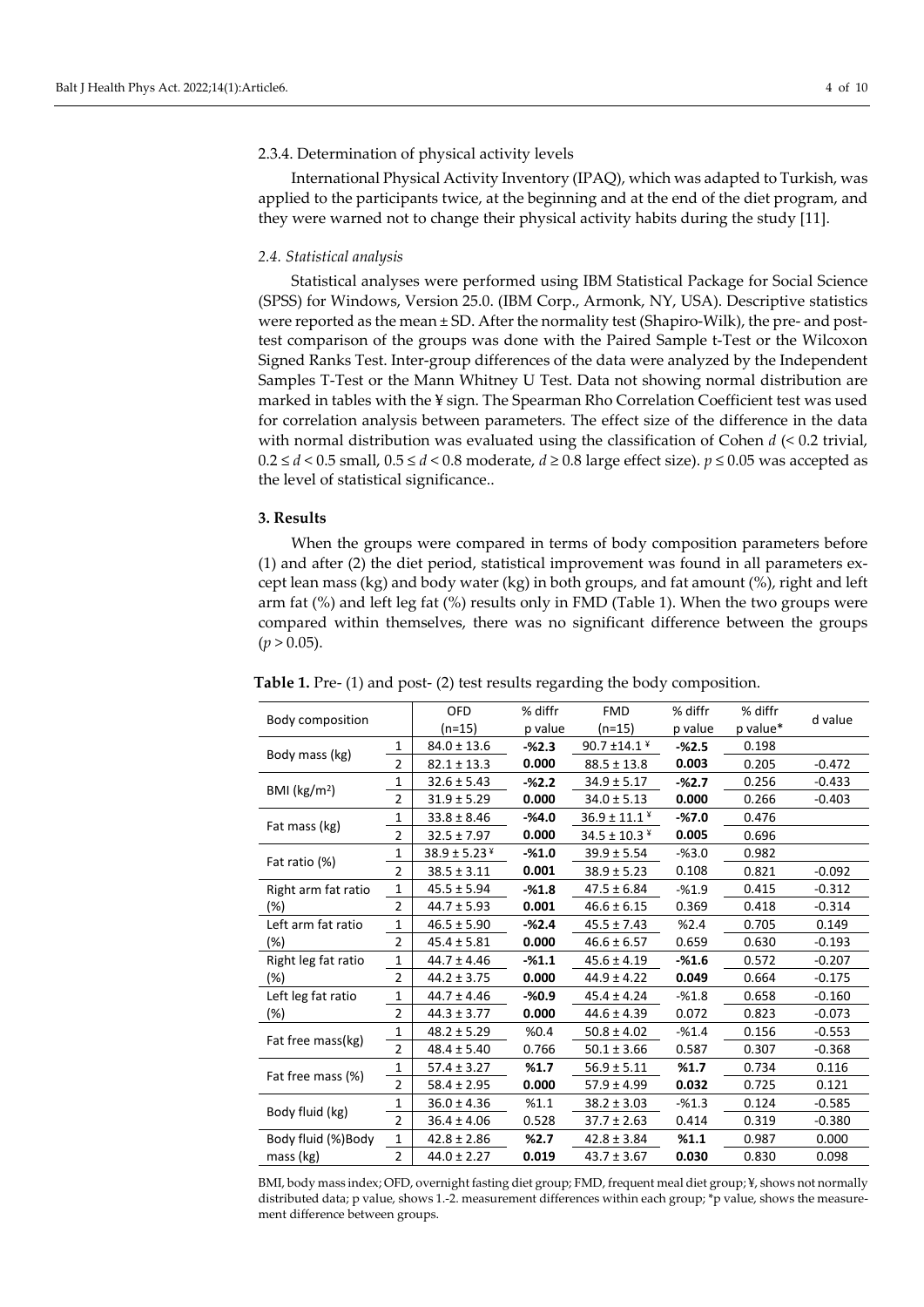The measured O<sub>2</sub> consumption and CO<sub>2</sub> production (lt), calculated CHO and fat oxidation rate (g/min), and energy amount (kcal) as variables of the basal metabolic rate are presented in Table 2. While there was no significant difference in the pre- and post-test results in OFD, a significant increase in the resting fat oxidation rate  $(g/\text{min})$  and the resting heart rate (pulse/min) were observed in FMD ( $p < 0.05$ ). There was no statistical difference between the groups for all data ( $p > 0.05$ ).

| Resting metabolism                       |                | OFD               | % diffr | <b>FMD</b>        | % diffr | % diffr  | d value |  |
|------------------------------------------|----------------|-------------------|---------|-------------------|---------|----------|---------|--|
|                                          |                | $(n=15)$          | p value | (n=15)            | p value | p value* |         |  |
| CHO oxidation rate                       |                | $0.02 \pm 0.03$ ¥ | 0.925   | $0.04 \pm 0.03$   |         | 0.165    |         |  |
| (g/min)                                  | 2              | $0.03 \pm 0.03$ ¥ |         | $0.02 \pm 0.02$ ¥ | 0.211   | 0.917    |         |  |
| Fat oxidation rate                       | 1              | $0.14 \pm 0.03$   |         | $0.12 \pm 0.02$   |         | 0.107    | 0.784   |  |
| (g/min)                                  | 2              | $0.13 \pm 0.02$   | 0.871   | $0.13 \pm 0.03$   | 0.046   | 0.636    | 0       |  |
| $VCO2$ (lt)                              | 1              | $0.19 \pm 0.02$   |         | $0.18 \pm 0.02$   |         | 0.165    | 0.500   |  |
|                                          | 2              | $0.20 \pm 0.04$   | 0.577   | $0.19 \pm 0.02$   | 0.413   | 0.365    | 0.316   |  |
| $VO2$ (It)                               | 1              | $0.28 \pm 0.04$   | 0.897   | $0.25 \pm 0.03$   | 0.077   | 0.086    | 0.848   |  |
|                                          | $\overline{2}$ | $0.28 \pm 0.04$   |         | $0.27 \pm 0.04$   |         | 0.506    | 0.250   |  |
| RER (VCO <sub>2</sub> /VO <sub>2</sub> ) | $\mathbf{1}$   | $0.73 \pm 0.03$ ¥ |         | $0.74 \pm 0.03$ ¥ |         | 0.106    |         |  |
|                                          | $\overline{2}$ | $0.73 \pm 0.02$ ¥ | 0.733   | $0.73 \pm 0.22$ ¥ | 0.256   | 0.917    |         |  |
| RMR (kcal/day)                           | $\mathbf{1}$   | $1892 \pm 286$    |         | 1738 ± 175        |         | 0.087    | 0.649   |  |
|                                          | $\mathfrak{p}$ | $1881 \pm 302$    | 0.893   | $1812 \pm 244$    | 0.096   | 0.501    | 0.251   |  |
| HR (pulse/min)                           | 1              | $72.0 \pm 7.15$   |         | $71.5 \pm 7.30$   |         | 0.850    | 0.069   |  |
|                                          | $\overline{2}$ | $69.8 \pm 8.21$   | 0.117   | $67.6 \pm 9.52$   | 0.045   | 0.502    | 0.247   |  |

**Table 2.** Pre- (1) and post- (2) test results regarding the resting metabolic rate.

CHO, carbohydrate; VCO2, the amount of carbon dioxide produced; VO2, the amount of oxygen consumed; RER, respiratory exchange ratio; RMR, resting metabolic rate; HR, heart rate; OFD, overnight fasting diet group; FMD, frequent meal diet group; ¥, shows not normally distributed data; p value, shows 1.-2. measurement differences within each group; \*p value, shows the measurement difference between groups.

Evaluation of some parameters affecting fat metabolism is shown in Table 3. It was found that glucose and insulin levels in OFD and insulin levels and insulin resistance index in FMD significantly decreased with diet ( $p < 0.05$ ). While there was a significant decrease in the leptin level and a significant increase in the ghrelin level in FMD, only a significant decrease in the leptin level was detected in OFD (*p* < 0.05).

| Fat metabolism |                | Reference   | <b>OFD</b>          | % diffr | <b>FMD</b>        | % diffr | % diffr  | d value  |
|----------------|----------------|-------------|---------------------|---------|-------------------|---------|----------|----------|
|                |                | range       | $(n=15)$            | p value | $(n=15)$          | p value | p value* |          |
| Glucose        |                |             | $90.9 \pm 6.81$     | $-%6.6$ | $95.7 \pm 17.3$   | $-%4.4$ | 0.325    | $-0.365$ |
| (mg/dL)        | $\overline{2}$ | 74-106      | $85.3 \pm 6.92$     | 0.002   | $91.7 \pm 13.9$   | 0.114   | 0.122    | $-0.582$ |
| Insulin        |                | $1.9 - 23$  | $12.2 \pm 5.94$ ¥   | $-%72$  | $12.9 \pm 5.44$   | $-%47$  | 0.443    |          |
| $(\mu$ IU/mL)  | 2              |             | $7.10 \pm 2.80$     | 0.002   | $8.78 \pm 4.47$   | 0.002   | 0.227    | $-0.450$ |
| <b>HOMA-IR</b> | 1              | $0.5 - 1.4$ | $2.24 \pm 1.59$     | $-%30$  | $2.97 \pm 1.47$   | $-%47$  | 0.204    | $-0.477$ |
|                | $\overline{2}$ |             | $1.72 \pm 0.55$     | 0.224   | $2.02 \pm 1.12$ ¥ | 0.005   | 0.820    |          |
| Leptin         |                |             | $13.9 \pm 4.92$     | $-%49$  | $14.8 \pm 7.67$   | $-%37$  | 0.715    | 0.574    |
| (ng/mL)        | $\overline{2}$ |             | $9.33 \pm 4.77$     | 0.000   | $10.8 \pm 4.82$   | 0.002   | 0.424    | 0.425    |
| Ghrelin        | 1              |             | $8.75 \pm 3.35$ $*$ | %1.5    | $8.49 \pm 3.64$ ¥ | %5.8    | 0.632    |          |
| (ng/mL)        | $\overline{2}$ |             | $8.88 \pm 2.80$ ¥   | 0.754   | $9.01 \pm 3.18$ ¥ | 0.044   | 0.868    |          |

**Table 3.** Pre- (1) and post- (2) test results regarding fat metabolism.

HOMA-IR: homeostatic model assessment- insulin resistance, OFD, overnight fasting diet group; FMD, frequent meal diet group; ¥, shows not normally distributed data; p value, shows 1.-2. measurement differences within each group; \*p value, shows the measurement difference between groups.

Significant positive correlations were found between body weight (1) and leptin levels (1, *p* = 0.005) (2, *p* = 0.040), between body weight (2) and leptin levels (1, *p* = 0.001) (2, p= 0.005), insulin (2, *p* = 0.034), HOMA-IR (2, *p* = 0.037), between fat mass (1) and insulin (1, *p* = 0.039), leptin level (1, *p* = 0.008), HOMA-IR (1, *p* = 0.012), between fat mass (2) and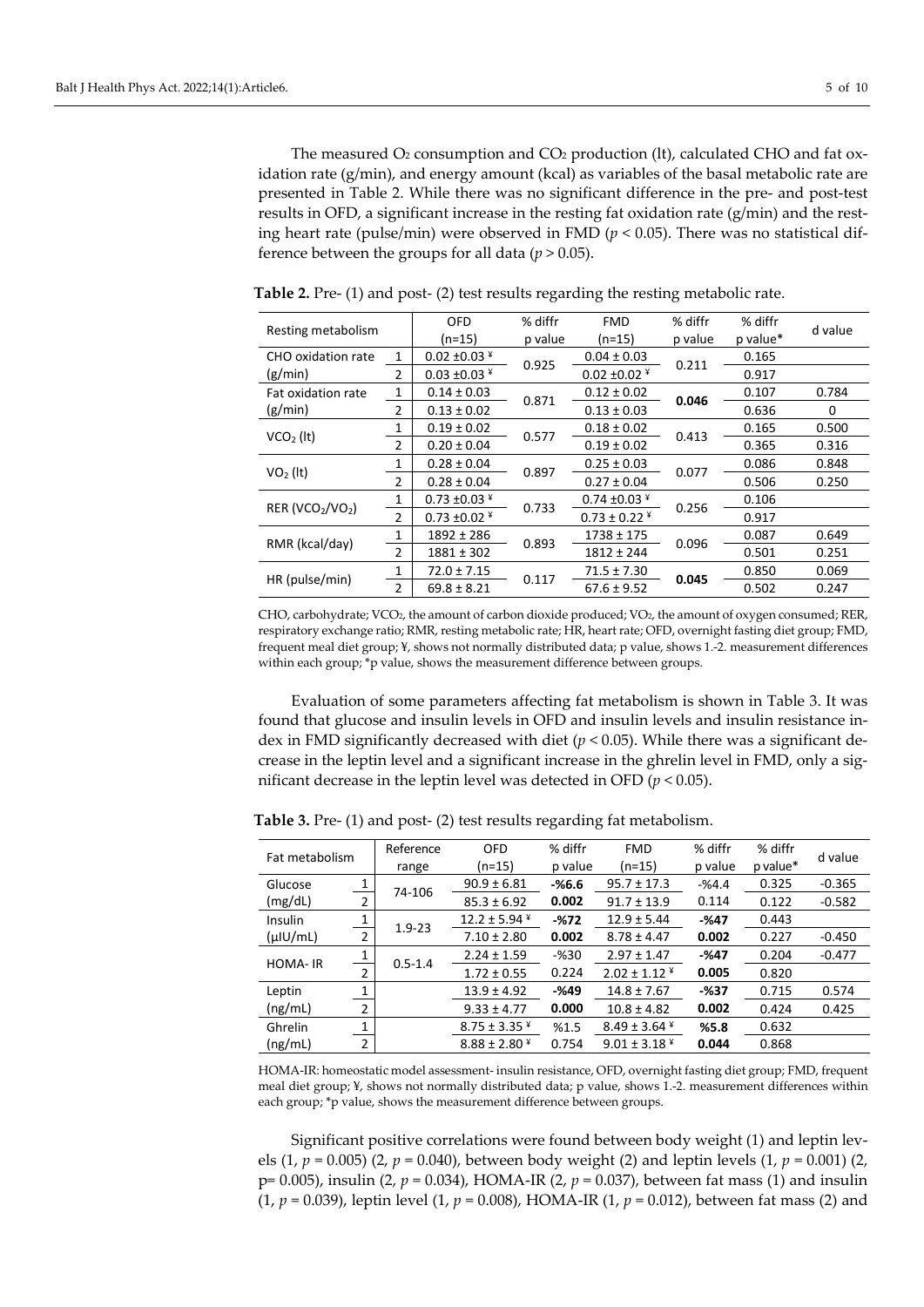## **4. Discussion**

Similar improvements in body composition were observed in both groups after the 4-week diet administration. A significant increase in the fat oxidation rate and a significant decrease in the heart rate solely in FMD is observed. There was a significant decrease in insulin, leptin levels in both groups. A significant decrease in the glucose level in OFD and a significant improvement in HOMA-IR and ghrelin levels in FMD were noted. Furthermore, significant positive correlations were found between body weight, fat mass and leptin levels, between insulin and leptin levels, leptin and ghrelin levels, and HOMA-IR in both diet groups.

Although there has been an ongoing discussion over the subject matter for many years, the relationship between feeding frequency and body mass/composition cannot be clearly determined. Beside those who say that there is a significant negative relationship between body mass and feeding frequency [12, 13], there are also results arguing that there is no such relationship [5, 14, 15]. Supporting our study methodology and the results, a study that examines the effects of snack consumption after dinner found no significant difference in body composition between the two diets [16].

The intermittent fasting model has often been tested on experimental animals. In one study, there was no difference in body weight or energy intake in rats that ate at 12-hour intervals; however, positive effects on glucose and insulin regulation were observed regardless of calorie intake [7]. In one of the few studies on humans, the participants' body weight decreased by an average of 9% in the 20-week intermittent diet model which was administered by taking very low calories once a week [17]. In this current study, when comparing OFD and FMD in terms of body composition, similar significant decreases were observed in both group' BMI and body fat amount (kg) after only four weeks. This result reveals that the main change in body composition occurs by not the cutting the nightly food consumption, but limiting the daily energy intake (-20%). In our study, the increase in lean body mass (%) obtained in both diet groups suggests that frequent feeding effect to regulate the release of blood sugar and insulin. The achieved increase in body fluid (%) may be owing to the fact that the participants started to drink water regularly during the month of dieting.

Obesity is characterized by high fasting plasma insulin and exaggerated insulin response to oral glucose uptake. A positive correlation is observed between increased central obesity and insulin resistance measurements [18]. Previous research investigating the very low-calorie diet effect in obese women for three months showed that leptin, insulin, BMI, and HOMA-IR levels significantly decreased compared to baseline values [19]. In our study, while it was observed that in both diet groups fasting insulin, leptin levels, and BMI decreased, there was also a significant decrease in HOMA-IR only in FMD. From this point of view, it can be suggested that eating frequency in the form of three meals and three snacks a day will have a more positive effect in the treatment of insulin resistance and can be investigated in more detail.

The mean fasting blood glucose and insulin levels measured in FMD and OFD at the beginning of our study decreased with 4-week diet and the values were within the expected reference ranges in healthy individuals. Moreover, a reduction in insulin resistance was observed after the diets, although it was within the reference values in both diet groups, and this reduction in FMD is statistically significant to suggest that calorie restriction positively affects fasting glucose. However, in terms of its positive effect on insulin resistance, it is proposed that frequent meals with energy restrictions are more effective than an intermittent diet with overnight fasting.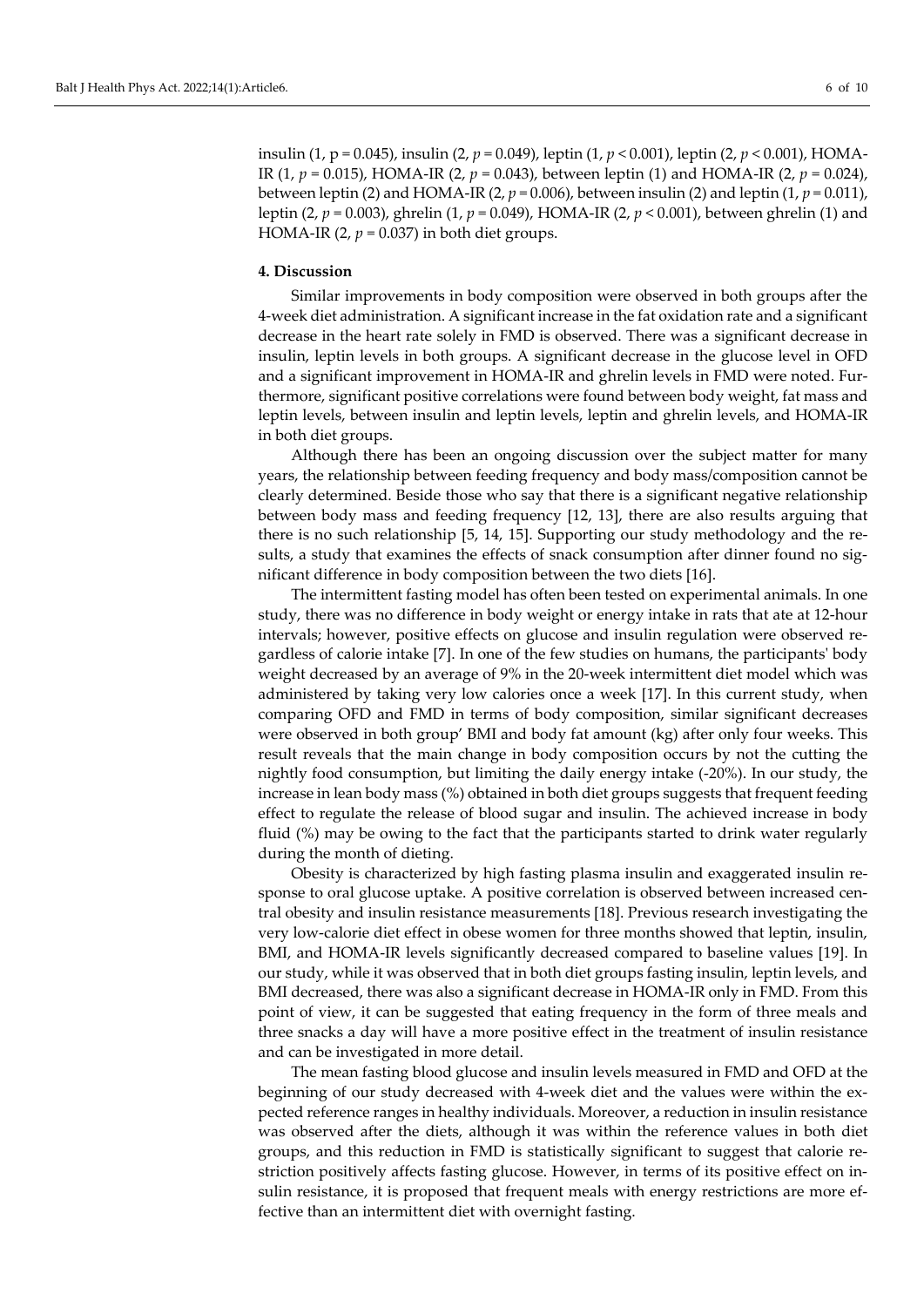When two groups fed regular and irregular meals were compared within themselves and between groups, no significant difference was found in the glucose and insulin response [20], and irregular meal frequency has been reported to impair energy metabolism. Meal frequency is not effective in individuals' total energy intake throughout the day [21]. There are other studies showing that differences in meal frequency do not significantly affect glucose and insulin responses [13, 22]. In a study investigating the relationship between the resting metabolic rate and feeding frequency, no significant relationship was found, but the frequency of meal was shown to increase satiety [6].

Leptin acts as a sensor that actively regulates energy balance changes by creating signals of hunger and satiety. It can be said that it decreases in nutrition with negative energy and in plasma with weight loss, increases in positive energy nutrition and regulates the amount of body fat and the person's required weight [23]. It is also a hormone proportional to the BMI and the waist circumference [24]. Most obese individuals have a high level of leptin concentrations in their serum and plasma but show leptin resistance due to reduced leptin transport to the central nervous system or leptin receptors. A higher leptin level is required to overcome leptin resistance. For this, more leptin is released from the adipose tissue, which leads to an increase in the fat tissue that produces it [25]. In a study performed in two lean and obese groups of adults who fasted for 53–96 hours, it was observed that their body weight decreased by less than 4%, while leptin concentrations decreased by 54–72%. Studies with short-term fasting indicate that the leptin concentration reflects triacylglycerol synthesis or glucose uptake rather than the existing adipocyte stores since the fat mass gained in short-term fasting still exists. It is associated with factors that reflect reduced glucose availability and increased lipolysis, such as a decrease in leptin during fasting, an independent decrease in glucose, and an increase in beta-hydroxybutyrate [24].

Previous studies reported that no significant correlation was found between increased meal frequency and the leptin level [5]. On the other hand, a positive correlation was found between leptin and BMI [26] in a low-calorie diet, where most of the CHO was taken at dinner, balanced leptin and ghrelin levels throughout the day, and it supported weight loss better than other diet methods [27]. According to a study supporting the effects of meal frequency on energy balance regulation, individuals who consumed three meals and four meals (three meals + one snack) had increased body fat mass, leptin concentration, and respiratory capacity with meal skipping [28]. In adult individuals who lost weight with a calorie-restricted diet program, leptin levels significantly decreased, and the ghrelin level decreased compared to the level before the diet program. On the other hand, no change in the leptin level was found, while the serum ghrelin level significantly decreased in the group who could not lose weight [29]. Our study results support the results of the study mentioned above both with positive correlations determined between the leptin level, body weight and body fat amount, and a decrease in the serum leptin level in parallel with decreasing the body weight as a result of the diet programs.

Participating directly in short-term regulation of energy balance, ghrelin, after being produced in the stomach, reaches its receptors in the anterior pituitary and hypothalamic region, where it stimulates the release of the growth hormone and regulates energy homeostasis, nutrient uptake and fatty tissue-increasing information to the brain [30]. The ghrelin level decreases with obesity and calorie intake and increases in hunger. It has been reported to have an inverse proportion to the BMI and the waist circumference [24]. In our study, serum ghrelin levels increased in both groups, and this increase was statistically significant in FMD (%6.3, *p* = 0.044). Besides, significant positive correlations between insulin (2) and ghrelin (1) and between HOMA-IR (2) and ghrelin (1) in OFD as well as between glucose (2) and ghrelin (1) and ghrelin (2) in FMD are thought to reflect the effects of ghrelin on energy balance despite similar body weight losses. Also, it was found that the level of ghrelin in only FMD showed a significant increase in parallel with the significant increase in fat oxidation, which requires further investigation of the possible relationship between the ghrelin level and the body fat oxidation rate.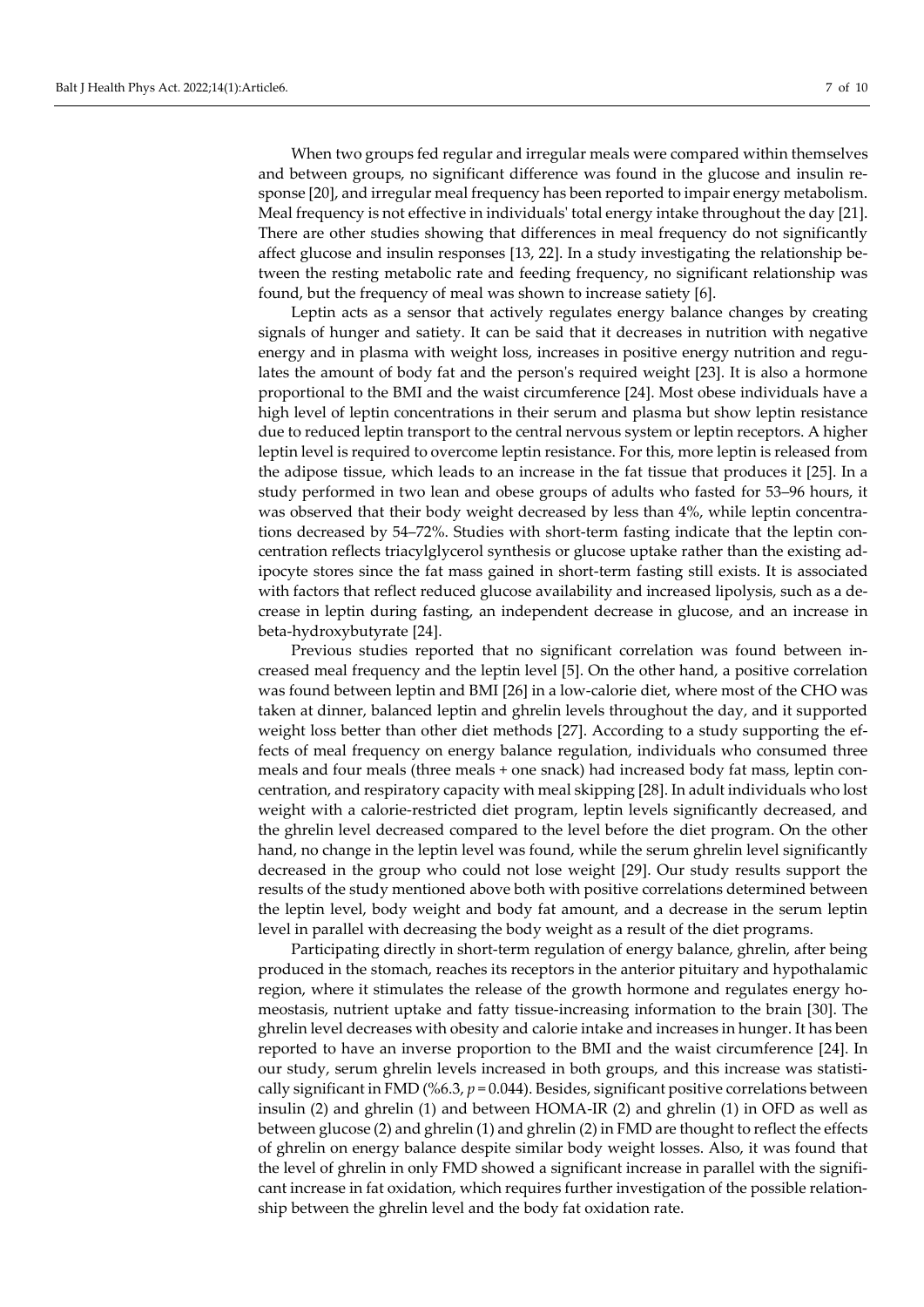Although the short-term findings obtained in our study are positive, testing the longterm effects of these dietary strategies in a large-scale group, evaluating the physical activity factor, due to the positive effects on weight control and insulin levels, and controlling the stress and sleep levels, due to the effects on diet periods, may warrant further investigation.

## **5. Conclusions**

After a 4-week same calorie-restricted frequent meal diet with six meals and an overnight fasting diet with a 12 hour-overnight fasting, similar improvements in body composition and insulin, leptin, and ghrelin levels have been achieved.

#### **References**

- 1. Renehan AG, Tyson M, Egger M, Heller RF, Zwahlen M. Body-mass index and incidence of cancer: a systematic review and meta-analysis of prospective observational studies. Lancet. 2008 Feb 16;371(9612):569-78. doi: [10.1016/S0140-6736\(08\)60269-X.](https://doi.org/10.1016/S0140-6736(08)60269-X)
- 2. Mattson MP. Energy intake, meal frequency, and health: a neurobiological perspective. Annu Rev Nutr. 2005;25:237-60. doi: [10.1146/annurev.nutr.25.050304.092526](https://doi.org/10.1146/annurev.nutr.25.050304.092526)
- 3. Bellisle F, McDevitt R, Prentice AM. Meal frequency and energy balance. Br J Nutr. 1997 Apr;77 Suppl 1:S57-70. doi[: 10.1079/bjn19970104](https://doi.org/10.1079/bjn19970104)
- 4. Jenkins DJ, Wolever TM, Vuksan V, Brighenti F, Cunnane SC, Rao AV, et al. Nibbling versus gorging: metabolic advantages of increased meal frequency. N Engl J Med. 1989 Oct 5;321(14):929-34. doi: [10.1056/NEJM198910053211403](https://doi.org/10.1056/NEJM198910053211403)
- 5. Cameron JD, Cyr MJ, Doucet E. Increased meal frequency does not promote greater weight loss in subjects who were prescribed an 8-week equi-energetic energy-restricted diet. Br J Nutr. 2010 Apr;103(8):1098-101. doi: [10.1017/S0007114509992984](https://doi.org/10.1017/S0007114509992984)
- 6. Stote KS, Baer DJ, Spears K, Paul DR, Harris GK, Rumpler WV, et al. A controlled trial of reduced meal frequency without caloric restriction in healthy, normal-weight, middle-aged adults. Am J Clin Nutr. 2007 Apr;85(4):981-8. doi: [10.1093/ajcn/85.4.981](https://doi.org/10.1093/ajcn/85.4.981)
- 7. Anson RM, Guo Z, de Cabo R, Iyun T, Rios M, Hagepanos A, et al. Intermittent fasting dissociates beneficial effects of dietary restriction on glucose metabolism and neuronal resistance to injury from calorie intake. Proc Natl Acad Sci U S A. 2003 May 13;100(10):6216- 20. doi: [10.1073/pnas.1035720100](https://doi.org/10.1073/pnas.1035720100)
- 8. Babaoglu K, Hatun S. Çocukluk Çağında Obezite. Sted. 2002;11(1): 8-10. Turkish.
- 9. Aydin S, Özkan Y, Caylak E, Aydin S. Ghrelin ve Biyokimyasal Fonksiyonları. Turkiye Klinikleri J Med Sci. 2006;26(3):272-83. Turkish.
- 10. Chan HH, Burns SF. Oxygen consumption, substrate oxidation, and blood pressure following sprint interval exercise. Appl Physiol Nutr Metab. 2013 Feb;38(2):182-7. doi: [10.1139/apnm-2012-0136](https://doi.org/10.1139/apnm-2012-0136)
- 11. Saglam M, Arikan H, Savci S, Inal-Ince D, Bosnak-Guclu M, Karabulut E, et al. International Physical Activity Questionnaire: reliability and validity of the Turkish version. Percept Mot Skills. 2010 Aug;111(1):278-84. doi: [10.2466/06.08.PMS.111.4.278-284](https://doi.org/10.2466/06.08.PMS.111.4.278-284)
- 12. Fabry P, Hejl Z, Fodor J, Braun T, Zvolankova K. The frequency of meals. Its relation to overweight, hypercholesterolaemia, and decreased glucose-tolerance. Lancet. 1964 Sep 19;2(7360):614-5. doi: [10.1016/s0140-6736\(64\)90510-0](https://doi.org/10.1016/s0140-6736(64)90510-0)
- 13. Duval K, Strychar I, Cyr MJ, Prud'homme D, Rabasa-Lhoret R, Doucet E. Physical activity is a confounding factor of the relation between eating frequency and body composition. Am J Clin Nutr. 2008 Nov;88(5):1200-5. doi: [10.3945/ajcn.2008.26220](https://doi.org/10.3945/ajcn.2008.26220)
- 14. Drummond SE, Crombie NE, Cursiter MC, Kirk TR. Evidence that eating frequency is inversely related to body weight status in male, but not female, non-obese adults reporting valid dietary intakes. Int J Obes Relat Metab Disord. 1998 Feb;22(2):105-12. doi[: 10.1038/sj.ijo.0800552](https://doi.org/10.1038/sj.ijo.0800552)
- 15. Yannakoulia M, Melistas L, Solomou E, Yiannakouris N. Association of eating frequency with body fatness in pre- and postmenopausal women. Obesity (Silver Spring). 2007 Jan;15(1):100-6. doi: [10.1038/oby.2007.503](https://doi.org/10.1038/sj.ijo.0800552)
- 16. Vander Wal JS, Waller SM, Klurfeld DM, McBurney MI, Cho S, Kapila M, et al. Effect of a post-dinner snack and partial meal replacement program on weight loss. Int J Food Sci Nutr. 2006 Feb-Mar;57(1-2):97-106. doi: [10.1080/09637480600658369](https://doi.org/10.1080/09637480600658369)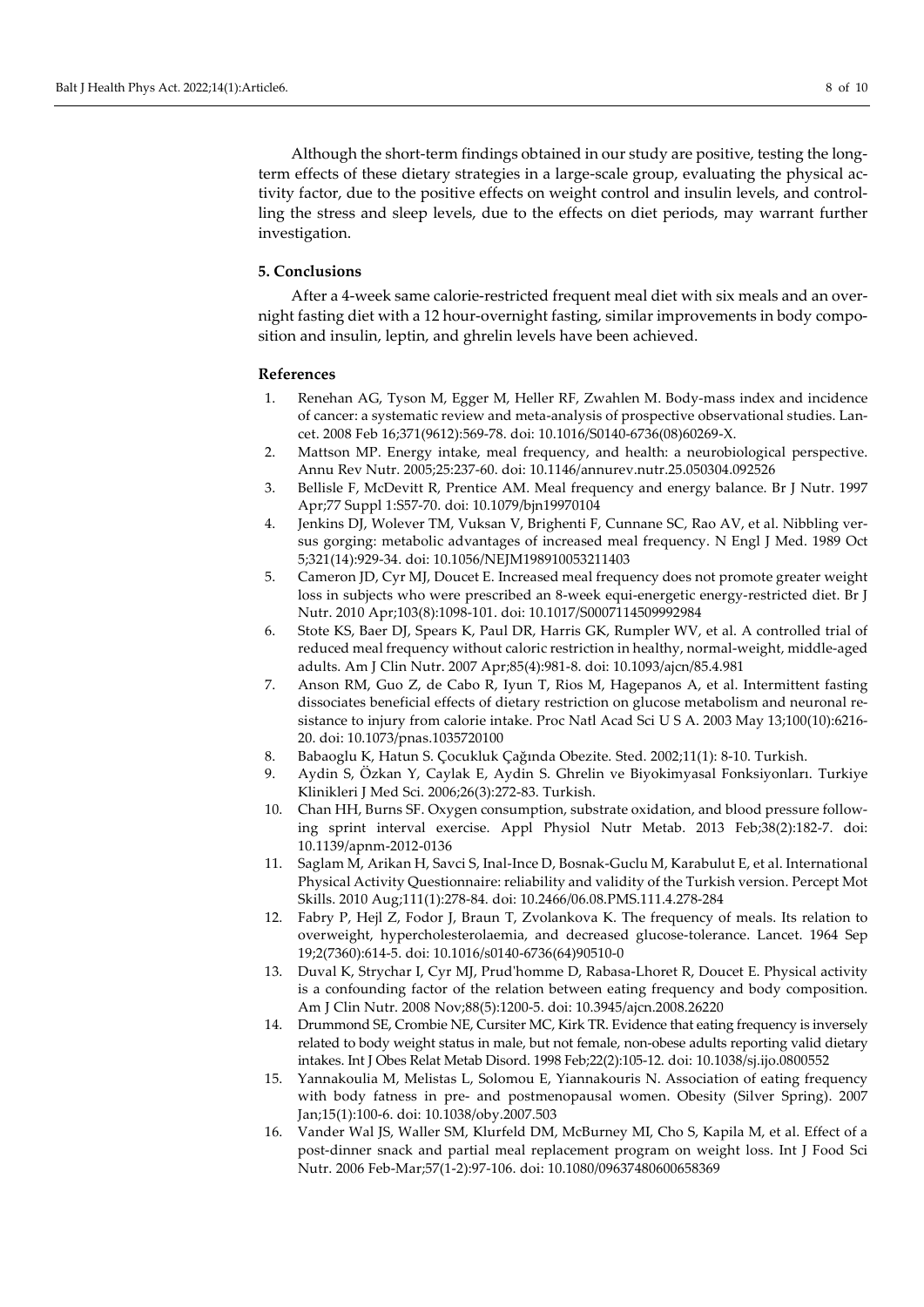- 18. Kopelman P. Health risks associated with overweight and obesity. Obes Rev. 2007 Mar;8 Suppl 1:13-7. doi: [10.1111/j.1467-789X.2007.00311.x](https://doi.org/10.1111/j.1467-789X.2007.00311.x)
- 19. Anderlová K, Kremen J, Dolezalová R, Housová J, Haluzíková D, Kunesová M, et al. The influence of very-low-calorie-diet on serum leptin, soluble leptin receptor, adiponectin and resistin levels in obese women. Physiol Res. 2006;55(3):277-283. doi: [10.33549/phys](https://doi.org/10.33549/physiolres.930779)[iolres.930779](https://doi.org/10.33549/physiolres.930779)
- 20. Farshchi HR, Taylor MA, Macdonald IA. Beneficial metabolic effects of regular meal frequency on dietary thermogenesis, insulin sensitivity, and fasting lipid profiles in healthy obese women. Am J Clin Nutr. 2005 Jan;81(1):16-24. doi: [10.1093/ajcn/81.1.16](https://doi.org/10.1093/ajcn/81.1.16)
- 21. Farshchi HR, Taylor MA, Macdonald IA. Decreased thermic effect of food after an irregular compared with a regular meal pattern in healthy lean women. Int J Obes Relat Metab Disord. 2004 May;28(5):653-60. doi[: 10.1038/sj.ijo.0802616](https://doi.org/10.1038/sj.ijo.0802616)
- 22. Edelstein SL, Barrett-Connor EL, Wingard DL, Cohn BA. Increased meal frequency associated with decreased cholesterol concentrations; Rancho Bernardo, CA, 1984-1987. Am J Clin Nutr. 1992 Mar;55(3):664-9. doi: [10.1093/ajcn/55.3.664](https://doi.org/10.1093/ajcn/55.3.664)
- 23. Grinspoon SK, Askari H, Landt ML, Nathan DM, Schoenfeld DA, Hayden DL, et al. Effects of fasting and glucose infusion on basal and overnight leptin concentrations in normalweight women. Am J Clin Nutr. 1997 Dec;66(6):1352-6. doi: 10.1093/ajcn/66.6.1352.
- 24. Coleman RA, Herrmann TS. Nutritional regulation of leptin in humans. 1999 Jun;42(6):639- 46. doi: [10.1007/s001250051210](https://doi.org/10.1007/s001250051210)
- 25. Caro JF, Sinha MK, Kolaczynski JW, Zhang PL, Considine RV. Leptin: the tale of an obesity gene. Diabetes. 1996 Nov;45(11):1455-62. doi: [10.2337/diab.45.11.1455](https://doi.org/10.2337/diab.45.11.1455)
- 26. Dietlein M, Kahaly G, Kobe C, Schmidt M, Derwahl KM, Schicha H. Ist der grenzwertig hohe TSH-Spiegel Ursache oder Sekundärphänomen der Adipositas?. Nuklearmedizin. 2008;47(5):181-7. German.
- 27. Sofer S, Eliraz A, Kaplan S, Voet H, Fink G, Kima T, et al. Changes in daily leptin, ghrelin and adiponectin profiles following a diet with carbohydrates eaten at dinner in obese subjects. Nutr Metab Cardiovasc Dis. 2013 Aug;23(8):744-50. doi[: 10.1016/j.numecd.2012.04.008](https://doi.org/10.1016/j.numecd.2012.04.008)
- 28. Chapelot D, Marmonier C, Aubert R, Allègre C, Gausseres N, Fantino M, et al. Consequence of omitting or adding a meal in man on body composition, food intake, and metabolism. Obesity (Silver Spring). 2006 Feb;14(2):215-27. doi[: 10.1038/oby.2006.28](https://doi.org/10.1038/oby.2006.28)
- 29. Kara H. The relationship between leptin, ghrelin, nesfatin1 and obestatin biochemical parameters and weight loss in dieting obese individuals. Master's thesis. Balıkesir: Balıkesir University; 2004. Turkish.
- 30. Leidy HJ, Gardner JK, Frye BR, Snook ML, Schuchert MK, Richard EL, et al. Circulating ghrelin is sensitive to changes in body weight during a diet and exercise program in normal-weight young women. J Clin Endocrinol Metab. 2004 Jun;89(6):2659-64. doi: [10.1210/jc.2003-031471](https://doi.org/10.1210/jc.2003-031471)